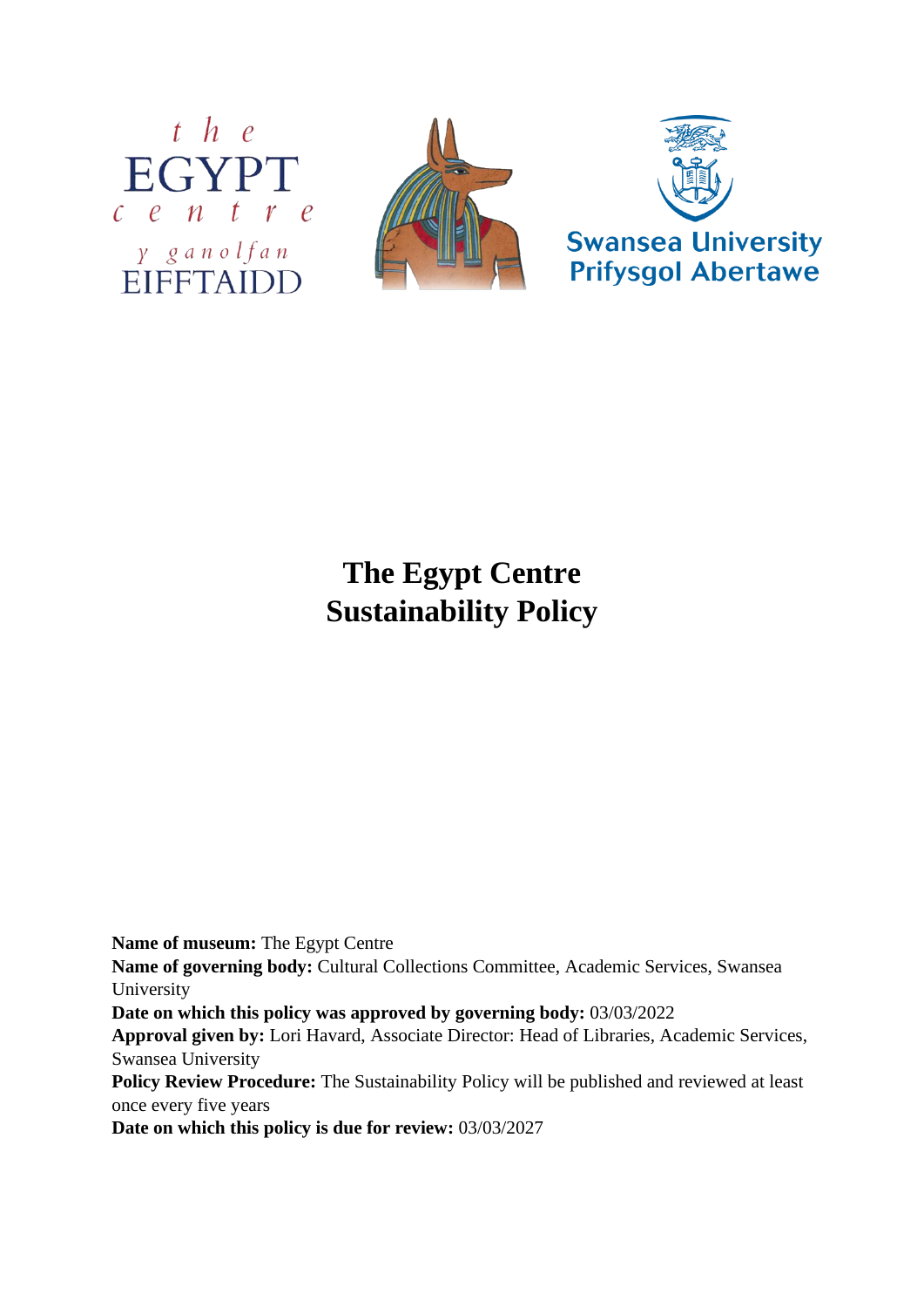The Egypt Centre has as its mission statement:

The Egypt Centre aims to collect, interpret, and care for Egyptian archaeological material and related documentation in order to enhance the education and cultural life of Wales and beyond, now, and in the future.

This makes explicit the Egypt Centre's long-term goal. The Egypt Centre supports the University's Sustainability Strategy (2021–2025) and Policy (2020): [https://www.swansea.ac.uk/sustainability/.](https://www.swansea.ac.uk/sustainability/)

Swansea University Sustainability Policy 2020

Swansea University is involved in innovative research activity with profound implications for the understanding and stewardship of the local, national, and global environment. This includes low carbon projects that will play a significant part in driving the UK towards more decarbonised energy systems, environmental and energy law, climate change and glaciology, biodiversity and conservation and sustainable aquaculture. This research is a major contribution that the University makes to addressing global sustainability challenges. With an annual turnover in excess of £350m, a community of almost 20,000 students and over 3000 staff, we also recognise the need to manage our operations on a sustainable basis and that this is the responsibility of us all. We have committed to carbon neutrality in our buildings by 2040, recognising the climate emergency that we, and future generations, face. This Sustainability Policy will be reviewed annually, made available to the public and all interested parties and communicated to all students and staff of the University.

Swansea University commits to:

- 1. Minimise greenhouse gas emissions from University operations.
- 2. Reduce the consumption of primary raw materials (including fossil fuels, water and energy).
- 3. Encourage active and sustainable travel practices by staff, students and visitors.
- 4. Demonstrate sustainable approaches to the built environment in our construction, refurbishment and maintenance projects.
- 5. Promote biological diversity on sites that the University manages or owns.
- 6. Minimise waste production and divert waste from being sent for energy recovery, viewing waste as a resource, promoting waste prevention, prioritising re-use, and increasing recycling.
- 7. Protect the environment through prevention of pollution and other specific commitments relevant to the context of the organisation.
- 8. Embed sustainable and ethical approaches into the procurement of University goods and services.
- 9. Promote education for sustainable development (ESD) and the United Nations Sustainable Development Goals (SDGs) throughout formal and informal curricula.
- 10.Support more sustainable knowledge, skills and behaviours throughout the University, and wider, community.
- 11.Work with the Students Union and other partners to enhance the sustainability of the University.
- 12.Adapt to climate change, ensuring resilience and continuity of operations and services.
- 13.Fulfil our environmental compliance obligations.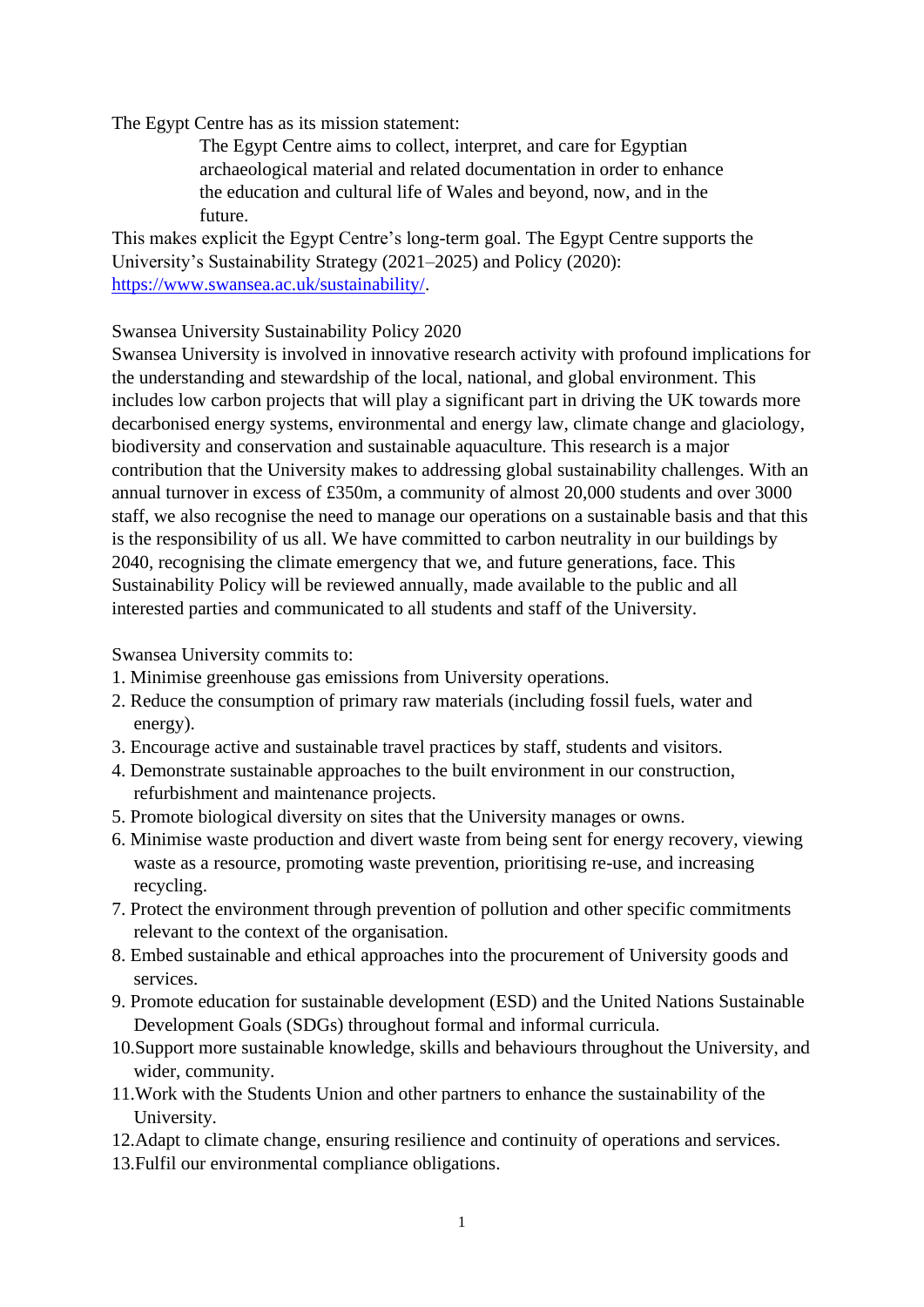14.Set, monitor, and review relevant objectives and demonstrate continual improvement in our environmental performance.

The Egypt Centre is reliant on the Estates Department and Finance procurement directives, thus can only play a small, direct role in the above. For example, lighting, heating, etc., is outside the Museum's control and staff must use University approved suppliers for most equipment and services. However, we have, and can, take some practical steps to improve sustainability. These include:

- In the last 15 years new display cases have been procured, which allow lower energy usage and display flexibility. Any new display cases will be purchased with sustainability and flexible display in mind.
- The Egypt Centre discourages the illegal trade in antiquities through ethical training of volunteers and students in museum ethics (see also Collections Development Policy).
- We use recycled furniture and equipment as well as stationery where possible.
- Environmental controls in the galleries are for the safety of the objects rather than the comfort of visitors.
- We encourage visitors to use public transport where possible but recognise that this is not always possible (see Access Policy).
- We encourage staff and volunteers to use digital communication rather than paper where possible.
- We encourage staff to attend online training rather than in person if possible and we offer online courses and workshops attracting a global audience, which enables audiences to participate without travelling so reducing carbon footprint.
- The Egypt Centre aims to ensure the long-term survival of its collection. Indeed, preservation of the collection is one of the three core aims.
- The Egypt Centre develops the abilities of staff, volunteers and visitors through education and widening participation (two of the three core aims are those of Widening Participation and Education). It thus contributes towards the social and economic sustainability of Wales and beyond.
- Because the Egypt Centre has a small team, several staff can carry out multiple roles (see Succession Plan for core activities). This helps the sustainability of the museum under economic crisis.
- The Egypt Centre makes great use of volunteers, without which it would be unable to carry out services offered. This too helps economic sustainability.
- The Egypt Centre recognises the importance of volunteers through its appointment of a Volunteer Manager.
- The Egypt Centre aids the sustainability of academic departments by providing support through: ensuring availability and interpretation of the collection, teaching, research, etc.
- Loan agreements with other institutions and individuals (see Collections Development Policy) ensure that more artefacts are available for the public than would otherwise be available.
- The collection catalogue is online, together with additional information on the collection. This helps ensure that visitors can access information from home.